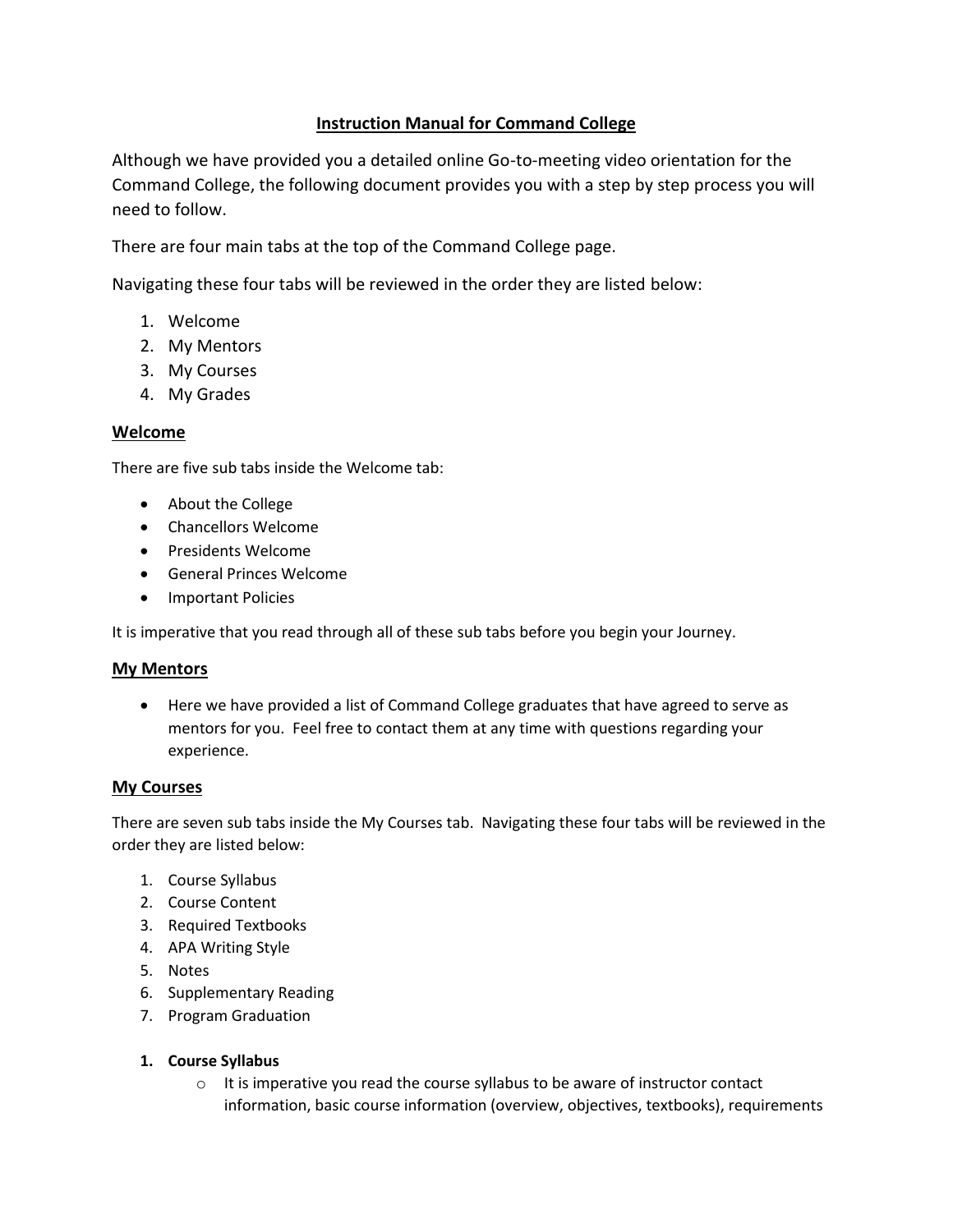of the course, assignments, grading, etc. Read everything and contact your instructor if you have any questions.

### **2. Course Content**

- o The 4 Learning Areas **(please read all the instructions below to know how to successfully navigate and complete the Learning Areas for the online portion of the Command College).**
	- You can either "expand all" or individually click drop down arrows to access the list of modules inside each of the 4 Learning Areas.
	- When you click on the actual Learning Area you will see the following:
		- Area Overview
		- Leadership Theories Covered
		- Modules (Course Lessons) will be listed on the right side of the page.
	- When you have read all the introductory information for the Learning Area Click on the first module.
		- You will notice your modules (with similar drop-down arrows) will now appear on the left-hand side of the page. (You are now inside the Learning Area and ready to begin).
			- o Each module has **three** assignments (be sure to read the directions and requirements for each assignment)
				- 1. A Lecture to watch
				- 2. A discussion board to participate in
				- 3. An Essay to submit to your instructor
			- o Be sure you click the **GREEN "mark as complete"** buttons at the bottom of the **Lecture** and the **discussion board** (you will notice the circles next to each designated section you have marked as complete will become fully green with a check mark inside of them).
			- o You **do not** need to mark your Essay as complete because it needs to be reviewed and graded by your instructor.
			- o All circles for the module will turn fully green and show as complete as soon as your instructor grades your Essay.
		- The final module in each Learning Area is a Case Study to assess your understanding of the lessons covered in that specific Learning Area and how you will apply what you have learned to real life scenarios.

### o **Examination**

- Final Examination based on lessons covered in Learning Areas 1-4 (be sure to read directions before your final exam before you begin).
- o **2 Weeks Residency**
	- Information for the Residency portion including preparation and daily schedule.
- o **Group Capstone Research Paper**
	- Everything you need to know about the Capstone Research papers you will be writing and completing during residency.

### **3. Required Textbooks**

o Virtual books provided by the college.